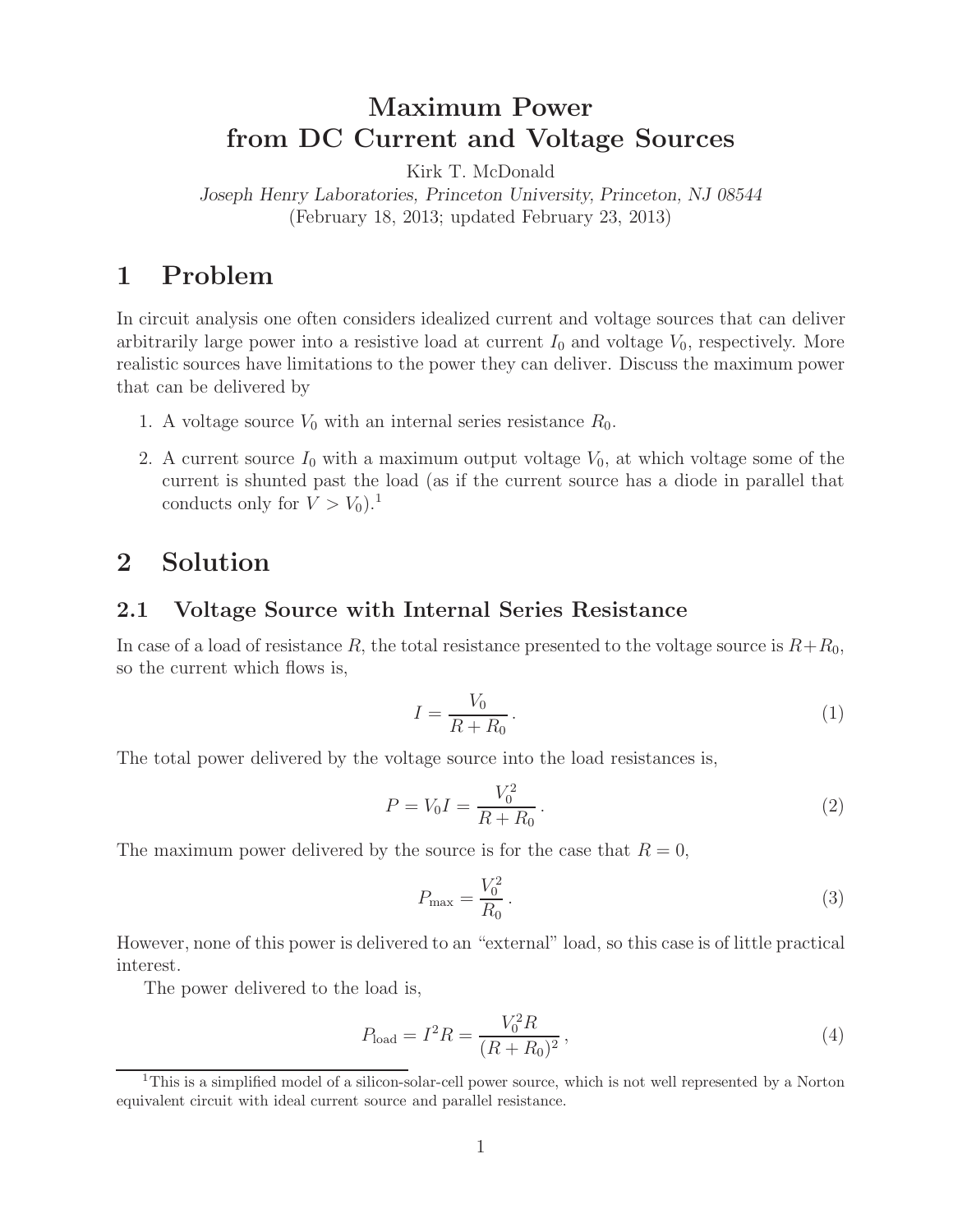which is maximal for  $R = R_0$ ,

$$
P_{\text{load,max}} = \frac{V_0^2}{4R_0} = \frac{P_{\text{max}}}{4} \qquad (R = R_0). \tag{5}
$$

In this case, the power consumed by the internal resistance  $R_0$  is  $P_{\text{internal}} = V_0^2/4R_0$  also, such that the total power delivered by the source is,

$$
P_{\text{total}} = \frac{V_0^2}{2R_0} = 2P_{\text{load,max}} = \frac{P_{\text{max}}}{2} \qquad (R = R_0). \tag{6}
$$

The results  $(5)-(6)$  are called the maximum power transfer theorem. Setting the load resistance equal to the internal resistance is often called impedance matching (even in the DC case as here).

#### **2.2 Current Source with Maximum Voltage**

If a current source of strength  $I_0$  has a maximum output voltage  $V_0$ , it is useful to define a characteristic impedance  $R_0$  (although this does not correspond to a physical resistance),

$$
R_0 \equiv \frac{V_0}{I_0} \,. \tag{7}
$$

If the load resistance *R* is less than *R*0, then the voltage drop across the load is,

$$
V_{\text{load}} = I_0 R < V_0 \qquad (R < R_0), \tag{8}
$$

and the power delivered by the current source to the load is,

$$
P_{\text{load}} = V_{\text{load}} I_0 = I_0^2 R < V_0 I_0 \qquad (R < R_0). \tag{9}
$$

On the other hand, if  $R > R_0$ , current  $I_0 - I$  is shunted past the load (and ideally delivers no power), such that the voltage drop across the load is,

$$
V_{\text{load}} = IR = V_0 \qquad (R > R_0). \tag{10}
$$

The power delivered to the load  $(= total$  power delivered) is

$$
P_{\text{load}} = I^2 R = V_0 I = V_0 I_0 \frac{R}{R_0} < V_0 I_0 \qquad (R > R_0). \tag{11}
$$

The two cases (9) and (11) indicate that the maximum power that can be delivered to the load by the current source occurs when  $R = R_0$  (which can be regarded as a kind of impedance matching),

$$
P_{\text{max}} = V_0 I_0 = I_0^2 R_0 = \frac{V_0^2}{R_0} \qquad (R = R_0).
$$
 (12)

*For*  $R > R_0 = V_0/I_0$  *the current source of strength*  $I_0$  *considered here behaves like an ideal voltage source of strength*  $V_0$ *. However, for*  $R < R_0$  *where*  $V_{load} = I_0 R < V_0$ *, the current source behaves differently than a voltage source.*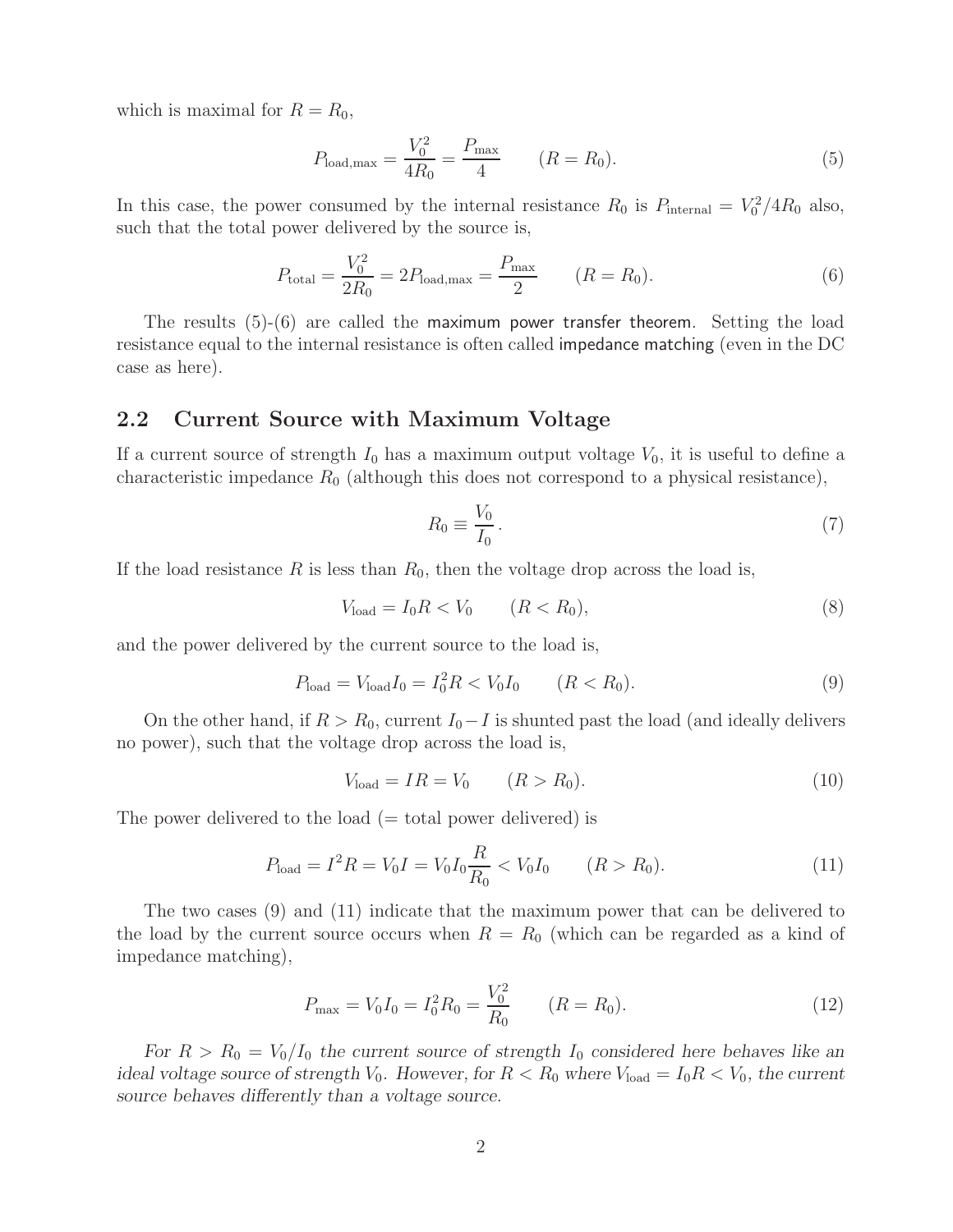# **A Appendix: Maximum Power with a DC-DC Converter**

It is sometimes convenient to alter the effective output current and voltage of DC power sources by a DC-DC converter, which is a kind of transformer (with internal time-dependent components) that ideally relates its input and output parameters according to,

$$
V_{\text{out}} = nV_{\text{in}}, \qquad I_{\text{out}} = \frac{I_{\text{in}}}{n}, \qquad P_{\text{out}} = V_{\text{out}} I_{\text{out}} = V_{\text{in}} I_{\text{in}} = P_{\text{in}}, \tag{13}
$$

where *n* is some positive real number. Here, we verify that use of an ideal DC-DC converter does not change the maximum power that can be delivered by the power sources considered above, although the value of the load resistor for maximum power changes from  $R_0$  to  $n^2R_0$ .

## **A.1 Voltage Source with DC-DC Converter**

The power delivered by the DC-DC converter to the load resistor *R* is,

$$
P_{\text{out}} = \frac{V_{\text{out}}^2}{R} = \frac{n^2 V_{\text{in}}^2}{R} = P_{\text{in}} = V_{\text{in}} I_{\text{in}},
$$
\n(14)

such that

$$
n^2 V_{\rm in} = I_{\rm in} R. \tag{15}
$$

The input current to the DC-DC converter, when feed by a voltage source  $V_0$  with a series resistance  $R_0$  is,

$$
V_{\rm in} = V_0 - I_{\rm in} R_0,\tag{16}
$$

so eq. (15) tells us that,

$$
I_{\rm in} = \frac{n^2 V_0}{R + n^2 R_0}, \qquad V_{\rm in} = \frac{V_0 R}{R + n^2 R_0}.
$$
\n(17)

The power into the load resistor *R* connected to the output of the DC-DC converter is then,

$$
P_{\text{out}} = \frac{n^2 V_{\text{in}}^2}{R} = \frac{n^2 V_0^2 R}{(R + n^2 R_0)^2}, \qquad P_{\text{out,max}} = \frac{V_0^2}{4R_0}, \qquad \text{when} \qquad R = n^2 R_0. \tag{18}
$$

Hence, the maximum power into the load and is the same as that found in eq. (5) with no DC-DC converter.

## **A.2 Solar-Cell Current Source with DC-DC Converter**

The solar cell has output current  $I_0$  with maximum voltage  $V_0$ . As before, we define the characteristic resistance  $R_0 = V_0/I_0$  (although this is not a physical resistor).

If the load R on the DC-DC converter is such that  $V_{\text{in}} < V_0$ , we suppose that the input voltage  $V_{\text{in}}$  is established by a physical resistor  $R_1$  in parallel with the DC-DC convertor (on